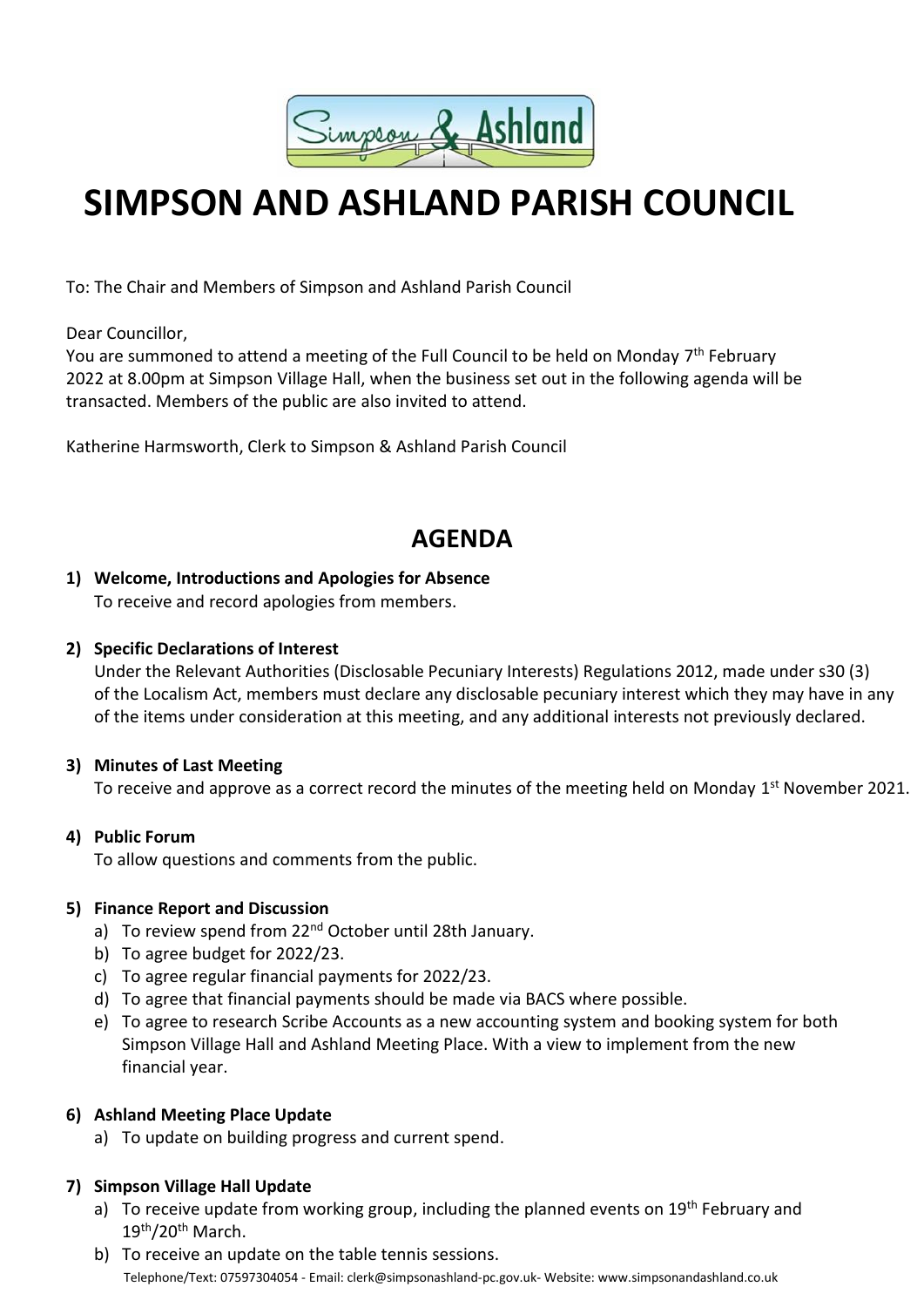c) To agree spend on an external emergency light.

#### **8) Open Space Update**

- a) To receive update on Open Space Management, including;
	- (a) hedge planting behind Warren Bank/along Canal Towpath.
	- (b) planting in Lissel Road.
	- (c) towpath repairs.

#### **9) Energy Efficiency Project**

a) To receive an update on the energy efficiency project including the recent online workshop.

#### **10) Website**

a) To agree to have a new website built, to comply with WCAG 2.1AA, once the PC has obtained 3 quotes to compare.

#### **11) Planning Applications**

- a) (21/02173/FUL) 426 Simpson
- b) (21/03108/FUL ) Five Acres
- c) (21/03416/FUL) 2 Millholm Rise
- d) (21/03502/FUL) 39 Newington Gate
- e) (22/00018/FUL) 368 Simpson
- f) (20/03226/FUL) Little Bears Day Nursery Appeal

#### **12) Review of Financial Regulations**

- **13) Review of Delegated Decisions**
- **14) To note that the next meeting of the Full Council will be held on a date to be agreed at this meeting.**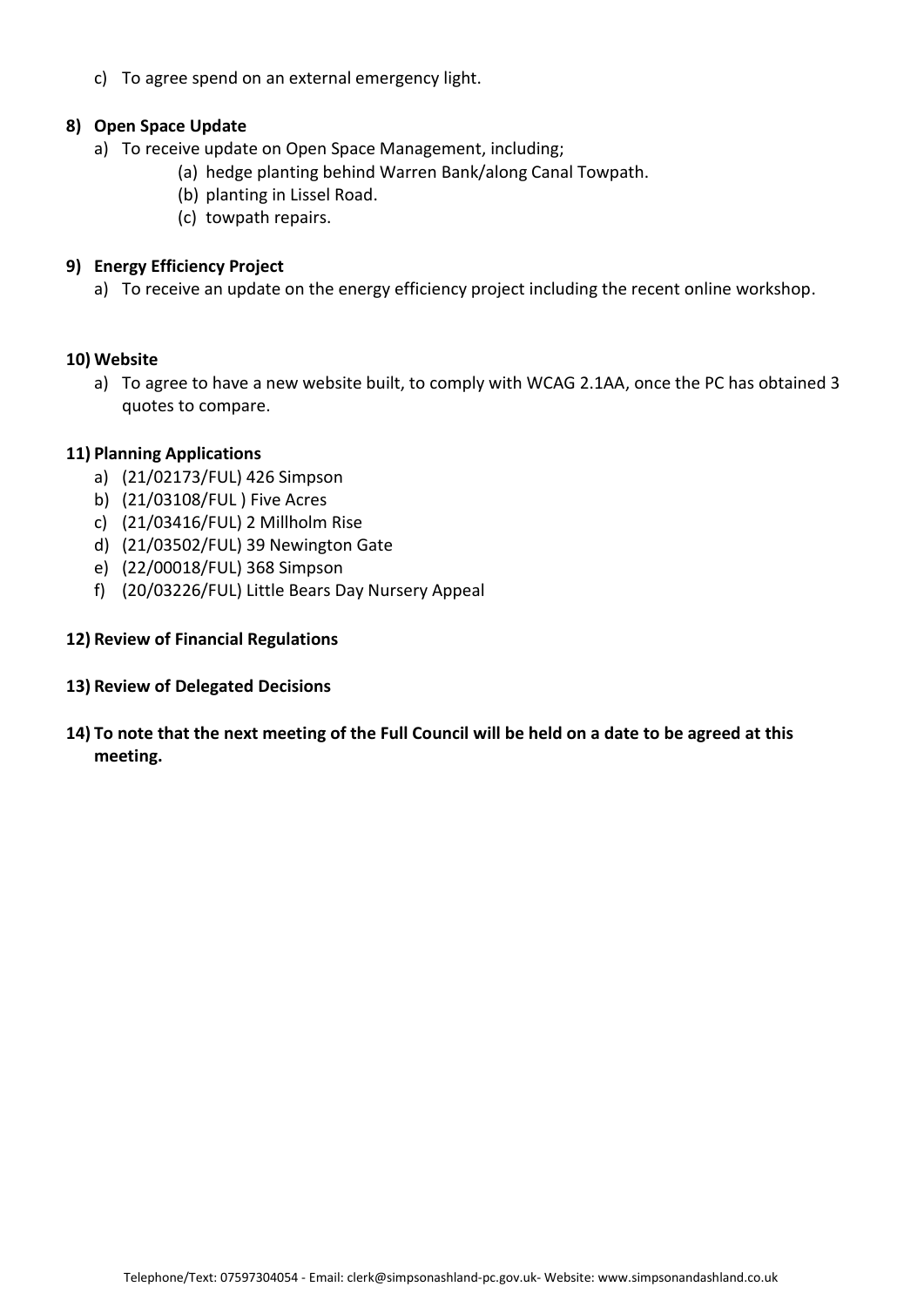# **Financial Report**

| Simpson & Ashland PC - Financial Summary | 28/01/2022                           |   |                          |                       |                               |
|------------------------------------------|--------------------------------------|---|--------------------------|-----------------------|-------------------------------|
|                                          |                                      |   |                          | STASIANTI             |                               |
| Category                                 | <b>Budget</b>                        |   | Actual                   | <b>EOY Projection</b> |                               |
| Income                                   |                                      |   |                          |                       |                               |
| Precept (2% increase on 2020/21)         | 56,900.00<br>£                       |   | £ 56,900.00              |                       |                               |
| MKC Grant income                         | £                                    |   | £200.00                  |                       |                               |
| Village Hall hire                        | £<br>4,000.00                        | £ | 1,165.00                 |                       |                               |
| VAT reclaim                              | £<br>1,500.00                        |   | £4,009.84                |                       |                               |
| Other                                    | £                                    | £ | 5,700.00                 |                       |                               |
| <b>Total income</b>                      | £ 62,400.00                          |   | £ 67,974.84              |                       |                               |
|                                          |                                      |   |                          |                       |                               |
| Expenditure                              |                                      |   |                          |                       |                               |
| Admin and expenses                       | £2,000.00 £                          |   | 265.86                   |                       |                               |
| ICT                                      | £1,000.00 £                          |   | 562.63                   |                       |                               |
| Audit                                    | £750.00 £                            |   | 900.00                   |                       |                               |
| Dog bin cleaning                         | £2,200.00                            |   | £1,239.58                |                       |                               |
| Insurance                                | £1,800.00 £                          |   | 2,913.11                 |                       | Increase in cost to cover AMP |
| Memberships/Subs                         | £450.00 £                            |   | 430.11                   |                       |                               |
| Newsletter                               | £2,500.00 £                          |   | 1,485.00                 |                       |                               |
| <b>Salaries</b>                          | £18,000.00                           | £ | 5,502.58                 |                       |                               |
| Community Involvement Resource           | £1,000.00                            | £ | 17.00                    |                       |                               |
| Climate Change Initiatives               | £3,000.00 £                          |   | -                        |                       |                               |
| Community events                         | £4,000.00 £                          |   |                          |                       |                               |
| Community projects                       | £4,000.00 £                          |   | 1,023.00                 |                       |                               |
| Youth Focussed Activities                | £4,000.00                            | £ | 1,000.00                 |                       |                               |
| Village Hall maintenance                 | £3,000.00                            | £ | 6,040.99                 |                       | New Boiler                    |
| Village Hall utilities                   | £2,800.00                            | £ | 1,313.84                 |                       |                               |
| Meeting Place Maintenance                | £1,000.00                            | £ |                          |                       |                               |
| Meeting Place Utilities                  | £2,000.00                            | £ | $\overline{\phantom{a}}$ |                       |                               |
| Devolved Services                        |                                      | £ |                          |                       |                               |
| Grants                                   | £3,300.00 £                          |   | 489.11                   |                       |                               |
| Purchase of asset                        | £2,000.00 £                          |   |                          |                       |                               |
| Ashland Meeting Place Costs              | £0.00                                |   | £ 10,993.92              |                       |                               |
|                                          |                                      |   |                          |                       |                               |
| <b>Total expenses</b>                    | £58,800.00 £ 34,176.73               |   |                          |                       |                               |
|                                          |                                      |   |                          |                       |                               |
| Surplus/Deficit                          | $f = 3,600.00$ $f = 33,798.11$ $f =$ |   |                          |                       |                               |
| Contribution to devolution               |                                      |   |                          |                       |                               |
|                                          |                                      |   |                          |                       |                               |
| <b>Reserves</b>                          | <b>Actual</b>                        |   |                          |                       |                               |
|                                          | 28/01/2022                           |   |                          |                       |                               |
|                                          |                                      |   |                          |                       |                               |
|                                          |                                      |   |                          |                       |                               |
| <b>Bank accounts</b>                     | £178,042.07                          |   |                          |                       |                               |
| Current account                          | 96,842.85                            |   |                          |                       |                               |
| Savings account                          | 79,696.93                            |   |                          |                       |                               |
| S106                                     | 1,502.29                             |   |                          |                       |                               |
|                                          |                                      |   |                          |                       |                               |
| Earmarked reserves                       |                                      |   |                          |                       |                               |
| Devolved services                        | £54,611.00                           |   |                          |                       |                               |
| Village Hall maintenance                 | £10,000.00                           |   |                          |                       |                               |
| Election costs                           | £5,000.00                            |   |                          |                       |                               |
|                                          |                                      |   |                          |                       |                               |
| Operational float                        | £17,000.00                           |   |                          |                       |                               |
| Ashland meeting place costs              | £51,161.13                           |   |                          |                       |                               |
|                                          |                                      |   |                          |                       |                               |
| General reserves                         | £ 40,269.94                          |   |                          |                       |                               |

Telephone/Text: 07597304054 - Email: clerk@simpsonashland-pc.gov.uk- Website: www.simpsonandashland.co.uk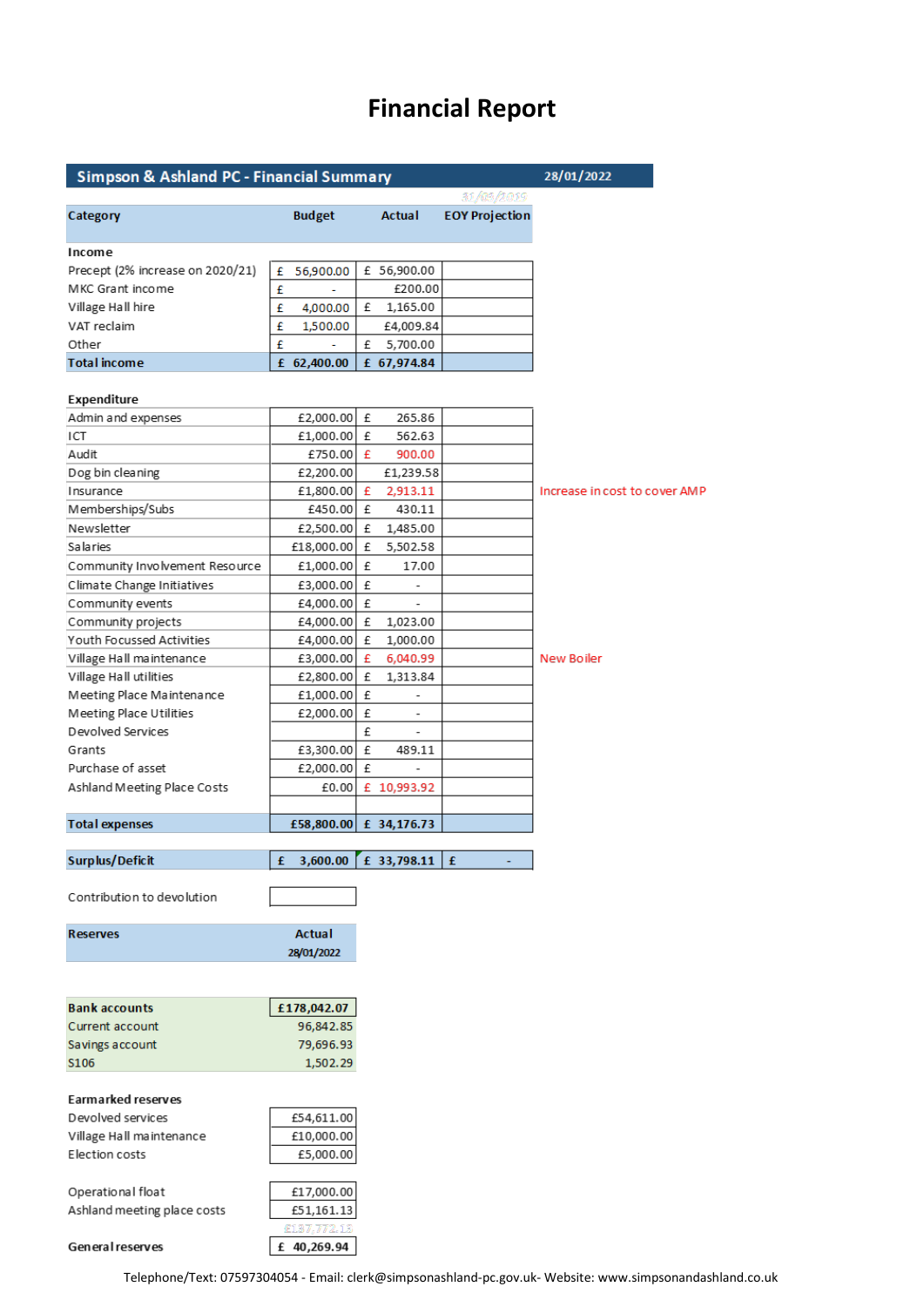## **Payments**

The following table shows all payments made from the current account between 22.10.21 and 28.01.22.

| Date<br>$\overline{\mathbf{v}}$ | $\overline{\mathbf{v}}$<br><b>Description</b> |                    | <b>Expense</b> | $\overline{\mathbf v}$ | v<br>Category                         |
|---------------------------------|-----------------------------------------------|--------------------|----------------|------------------------|---------------------------------------|
| 26/10/2021                      | <b>British Gas</b>                            | £                  | 69.03          |                        | VH utilities                          |
| 01/11/2021                      | Deposit Return                                | £                  | 50.00          |                        | <b>VH Hire</b>                        |
| 01/11/2021                      | <b>DNH Contracts</b>                          | £                  | 103.30         |                        | Dog Bin Emptying                      |
| 04/11/2021                      | Prontaprint                                   | £                  | 50.90          |                        | Newsletter                            |
| 09/11/2021                      | Splash Window Cleaning                        | £                  | 12.00          |                        | VH maintenance                        |
| 10/11/2021                      | <b>EE Broadband</b>                           | £                  | 33.44          |                        | VH utilities                          |
| 10/11/2021                      | ICO                                           | £                  | 35.00          |                        | Memberships/Subs                      |
| 19/11/2021                      | Gill Needham Expenses for SVH                 | £                  | 90.19          |                        | VH maintenance                        |
| 19/11/2021                      | Peter Barnes Expenses for Wreath              | £                  | 17.00          |                        | <b>Community Involvement Resource</b> |
| 19/11/2021                      | Sheila Thornton Expenses for SVH              | £                  | 126.01         |                        | VH maintenance                        |
| 19/11/2021                      | <b>SMS Ltd (Carpet Cleaning)</b>              | £                  | 72.00          |                        | VH maintenance                        |
| 19/11/2021                      | <b>CVS</b>                                    | £                  | 621.00         |                        | Salaries                              |
| 22/11/2021                      | Post Office (Postage)                         | £                  | 1.29           |                        | Admin                                 |
| 22/11/2021                      | Fasthosts                                     | £                  | 12.00          |                        | ICT                                   |
| 25/11/2021                      | <b>British Gas</b>                            | £                  | 98.25          |                        | VH utilities                          |
| 06/12/2021                      | MK Marking - SVH Signs                        | £                  | 327.60         |                        | VH maintenance                        |
| 06/12/2021                      | Monica Shelley Expenses for SVH               | £                  | 35.99          |                        | VH maintenance                        |
| 06/12/2021                      | MK Marking - SVH Signs                        | £                  | 63.60          |                        | VH maintenance                        |
| 06/12/2021                      | <b>DNH Contracts</b>                          | £                  | 129.12         |                        | Dog Bin Emptying                      |
| 06/12/2021                      | <b>Churches Fire</b>                          | £                  | 144.00         |                        | VH maintenance                        |
| 07/12/2021                      | Hall Deposit Return                           | £                  | 50.00          |                        | <b>VH Hire</b>                        |
| 07/12/2021                      | <b>British Gas Meter Installation</b>         | $\pmb{\mathsf{f}}$ |                |                        | 120.59 Ashland Meeting Place Build    |
| 08/12/2021                      | Home Counties Toilet Hire (Stolen toilet)     | £                  | 1,080.00       |                        | <b>Ashland Meeting Place Build</b>    |
| 13/12/2021                      | <b>EE Broadband</b>                           | £                  | 33.44          |                        | <b>VH</b> utilities                   |
| 14/12/2021                      | <b>CVS</b>                                    | £                  | 712.65         |                        | Salaries                              |
| 14/12/2021                      | Hall Deposit Return                           | £                  | 50.00          |                        | <b>VH Hire</b>                        |
| 17/12/2021                      | <b>SLCC E-Learning GDPR</b>                   | £                  | 36.00          |                        | Admin                                 |
| 17/12/2021                      | Buckingham Nursery (Donation of Hedge V £     |                    | 289.11         |                        | Grant                                 |
| 20/12/2021                      | Hall Deposit Return                           | £                  | 50.00          |                        | <b>VH Hire</b>                        |
| 21/12/2021                      | Hall Deposit Return                           | £                  | 50.00          |                        | VH Hire                               |
| 22/12/2021                      | Janus Safety (PAT Testing)                    | £                  | 61.68          |                        | VH maintenance                        |
| 22/12/2021                      | Fasthosts                                     | £                  | 12.00          |                        | ICT                                   |
| 22/12/2021                      | Anglian Water                                 | £                  | 30.83          |                        | <b>VH</b> utilities                   |
| 29/12/2021                      | <b>British Gas</b>                            | £                  | 103.07         |                        | <b>VH</b> utilities                   |
| 05/01/2022                      | <b>DNH Contracts</b>                          | £                  | 103.30         |                        | Dog Bin Emptying                      |
| 06/01/2022                      | Microsoft                                     | £                  | 11.28          |                        | ICT                                   |
| 10/01/2022                      | <b>EE Broadband</b>                           | £                  | 33.44          |                        | VH utilities                          |
| 12/01/2022                      | HP (Printer Purchase)                         | £                  | 113.99         |                        | ICT                                   |
| 13/01/2022                      | British Gas (Electric)                        | £                  | 35.39          |                        | VH utilities                          |
| 17/01/2022                      | <b>BHIB Insurance</b>                         | £                  | 2,063.22       |                        | Insurance                             |
| 17/01/2022                      | Bedford Bi-folds                              | $\pmb{\mathsf{f}}$ | 4,760.82       |                        | <b>Ashland Meeting Place Build</b>    |
| 18/01/2022                      | Bitdefender                                   | £                  | 19.99          |                        | ICT                                   |
| 21/01/2022                      | <b>CVS</b>                                    | £                  | 528.35         |                        | Salaries                              |
| 24/01/2022                      | Hall Deposit Return                           | £                  | 50.00          |                        | <b>VH Hire</b>                        |
| 24/01/2022                      | Fasthosts                                     | £                  | 12.00          |                        | ICT                                   |
| 24/01/2022                      | Fasthosts                                     | £                  | 30.00          |                        | ICT                                   |
| 27/01/2022                      | British Gas (Gas)                             | £                  | 158.62         |                        | VH utilities                          |
| 28/01/2022                      | <b>DNH Contracts</b>                          | £                  | 103.30         |                        | Dog Bin Emptying                      |

Telephone/Text: 07597304054 - Email: clerk@simpsonashland-pc.gov.uk- Website: www.simpsonandashland.co.uk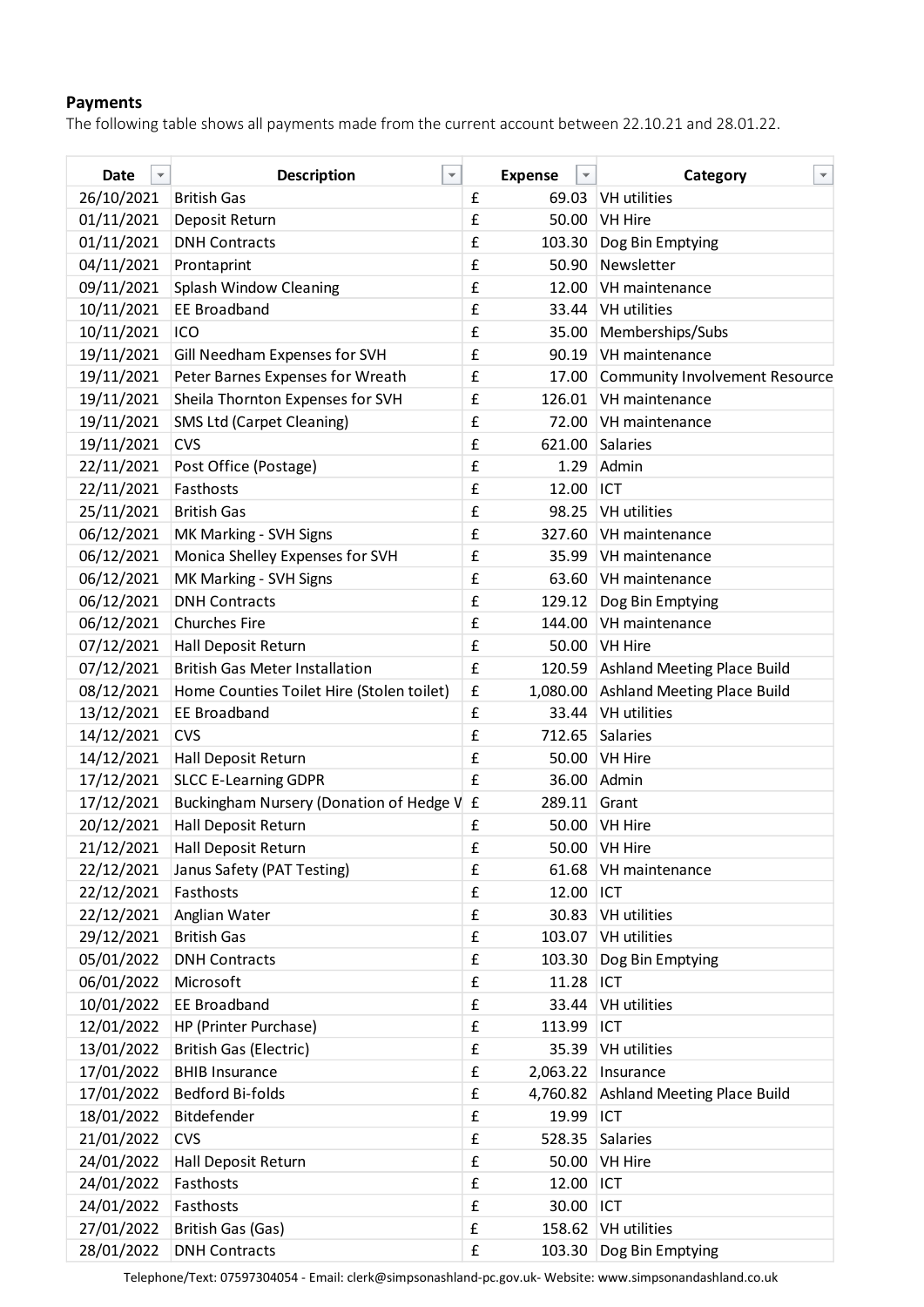# **Draft Budget for 2022/23**

| Simpson & Ashland PC - Budget 2022/23 |                 |           |                                                                                          |  |  |  |  |
|---------------------------------------|-----------------|-----------|------------------------------------------------------------------------------------------|--|--|--|--|
| 2022-2023                             | <b>Estimate</b> |           | <b>Notes</b>                                                                             |  |  |  |  |
|                                       |                 |           |                                                                                          |  |  |  |  |
| Income                                |                 |           |                                                                                          |  |  |  |  |
| Precept (2% increase on 2021/22)      | £               | 59,150.00 |                                                                                          |  |  |  |  |
| <b>MKC Grant income</b>               | £               |           |                                                                                          |  |  |  |  |
| Village/community Hall hire           | £               | 6,000.00  | E4000 for SVH based on reduced usage due to covid and £2000 for AMP.                     |  |  |  |  |
| VAT reclaim                           | £               | 850.00    | Based on our reclaim for 20/21                                                           |  |  |  |  |
| Other                                 | £               |           |                                                                                          |  |  |  |  |
| Total income                          | £               | 66,000.00 |                                                                                          |  |  |  |  |
|                                       |                 |           |                                                                                          |  |  |  |  |
| Expenditure                           |                 |           |                                                                                          |  |  |  |  |
| Admin and expenses                    | £               | 2,200.00  | General office costs, training, travel expenses. New accounting software?                |  |  |  |  |
| ICT                                   | £               | 2,500.00  | Website and email hosting, mobile phone, software and security licence etc. New website? |  |  |  |  |
| Audit                                 | £               | 900.00    |                                                                                          |  |  |  |  |
| Dog bin cleaning                      | £               | 2,200.00  | Inline with last years budget                                                            |  |  |  |  |
| Insurance                             | £               | 2,100.00  | Increase in cover for Ashland Meeting Place.                                             |  |  |  |  |
| Memberships/Subs                      | £               | 500.00    | Bucks ALC, SLCC, Community Buildings, ICO, MKPA                                          |  |  |  |  |
| Newsletter                            | £               | 2,500.00  | 3 x Newsletters a year                                                                   |  |  |  |  |
| Salaries                              |                 |           | Clerk (30hrs/month inc overtime), cleaner Simpson 17.33 hrs/month, cleaner Ashland 8.66  |  |  |  |  |
|                                       | £               | 15,000.00 | hrs/month, Facilities Manager (20hrs/month)                                              |  |  |  |  |
| Community Involvement Resource        | £               | 3,000.00  | For engagement of residents in Ashland and promoting use of AMP                          |  |  |  |  |
| Climate Change Initiatives            | £               | 2,000.00  |                                                                                          |  |  |  |  |
| Community events                      | £               | 3,000.00  | Pre-pandemic we held exercise classes and pop up cafes.                                  |  |  |  |  |
| <b>Youth Focussed Activities</b>      | £               | 3,000.00  | Weekly summer activites and after school youth club                                      |  |  |  |  |
| Village Hall maintenance              | £               | 5,000.00  | Aging Building needing more maintenance                                                  |  |  |  |  |
| Village Hall utilities                | £               | 4,000.00  | VH, Gas, Electric, Water, Broadband, fire alarm                                          |  |  |  |  |
| Legal Fees                            | £               | 2,000.00  | Possibility of leasing SVH to charity.                                                   |  |  |  |  |
| Meeting Place maintenance             | £               | 1,000.00  | Estimate                                                                                 |  |  |  |  |
| <b>Meeting Place utilities</b>        | £               | 2,500.00  | Estimates until we know more about Electric, Water, Broadband, fire alarm                |  |  |  |  |
| <b>Devolved Services</b>              |                 |           | Can use funds from devolved reserves.                                                    |  |  |  |  |
| Grants                                | £               | 3,000.00  |                                                                                          |  |  |  |  |
| Purchase of assets                    | $\mathbf f$     | 2,000.00  | Purchase of equipment for AMP.                                                           |  |  |  |  |
| Total                                 | £               | 58,400.00 |                                                                                          |  |  |  |  |

Contribution to reserves  $\boxed{f}$  7,600.00 Rebuilding reserves after AMP went over budget, to secure the future of SVH.

**Surplus/deficit**  $\qquad 60.00$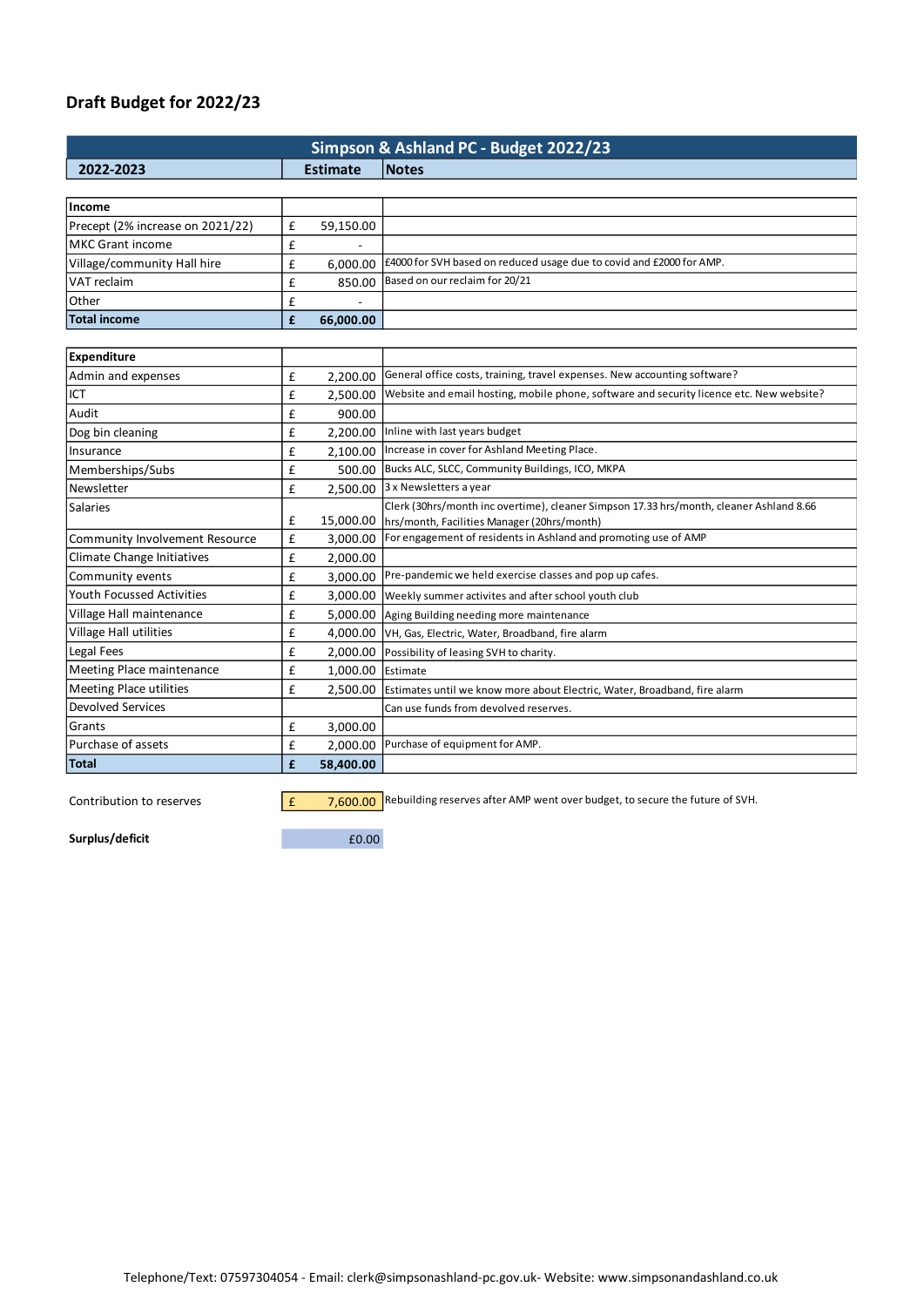# **Regular Financial Payments for 2022/23**

#### **Monthly Payments**

- 1. Simpson Village Hall Gas Bill by variable direct debit.
- 2. Simpson Village Hall Electricity Bill by variable direct debit.
- 3. Simpson Village Hall Water Bill by variable direct debit.
- 4. Simpson Village Hall Broadband Bill £33.44 by direct debit.
- 5. Ashland Meeting Place Electricity Bill by variable direct debit.
- 6. Ashland Meeting Place Water Bill by variable direct debit.
- 7. Microsoft 365 Subscription for Clerks laptop £11.28 by direct debit.
- 8. Salary payments for Clerk and Cleaner to CVS variable amounts paid via BACS.
- 9. DNH Contracts for Dog bin emptying £21.52 per week, paid monthly via BACS.
- 10. Fasthosts for hosting the Parish Council emails £12 by direct debit.
- 11. HP instant ink payments from August 2022 up to £9.99 per month by direct debit.

#### **Yearly Payments**

- 1. Insurance for the Parish Council and assets.
- 2. Weebly for hosting the Parish Council website \$144 per year, at applicable exchange rate.
- 3. Fasthosts for website security certificate £30 per year.
- 4. Membership for the Clerk to the SLCC £103.
- 5. Membership to Community Impact Bucks £60.
- 6. Membership to BMKALC £231.

#### **Variable Payments**

- 1. Return Deposit payments for the hire of Simpson Village Hall and Ashland Meeting Place.
- 2. Mobile phone top-ups to Tesco Mobile for the Clerks phone £10 when needed.